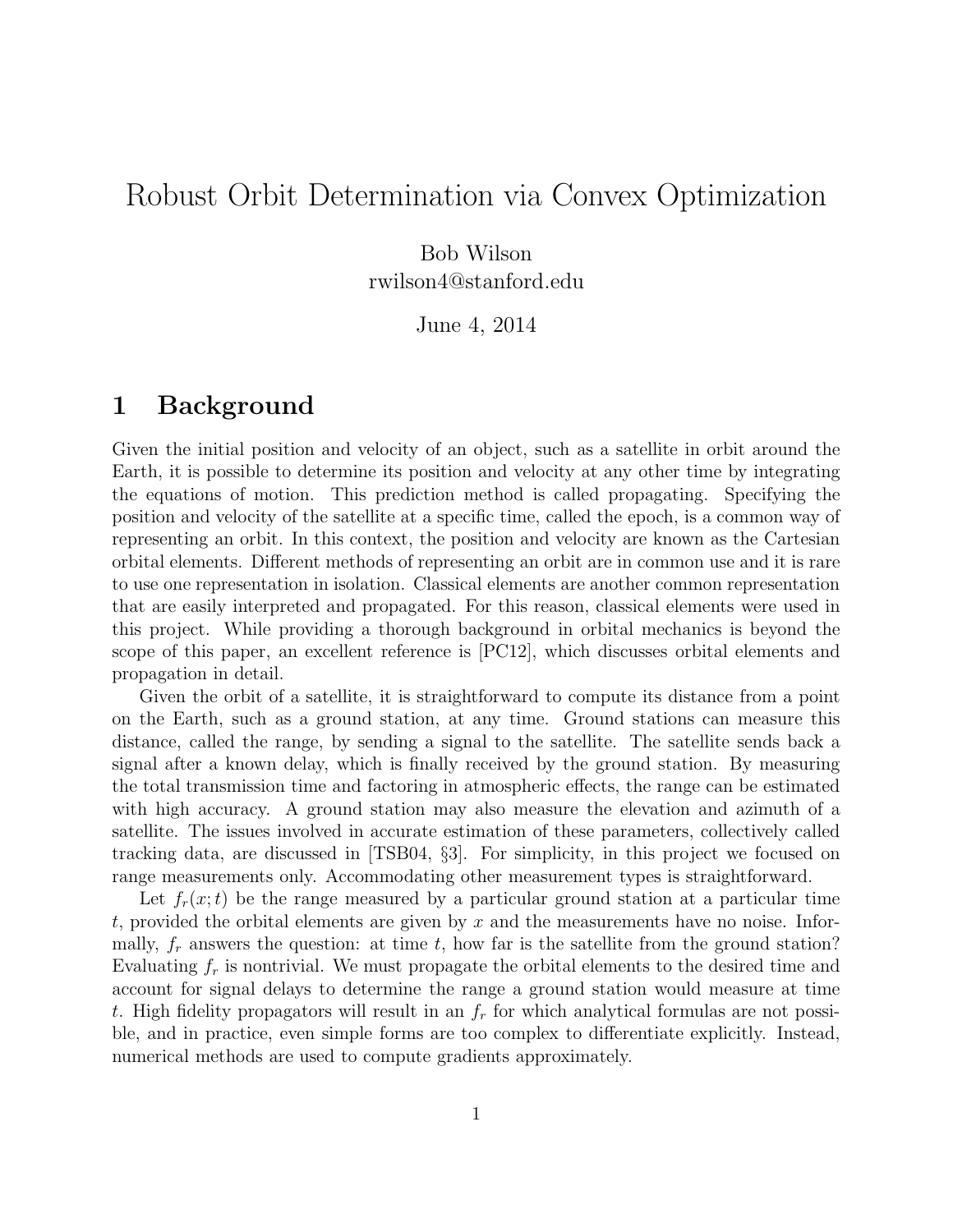Suppose a ground station collects N range measurements at times  $t_1, \ldots, t_N$ . Without noise, the range measurements would be  $\{f_r(x,t_i)\}_{i=1}^N$ . Real measurements will be corrupted by noise; for this reason,  $\{f_r(x,t_i)\}_{i=1}^N$  are called the ideal measurements. Given real measurements  $y_1, \ldots, y_N$  at times  $t_1, \ldots, t_N$ , we can estimate x by solving the problem

$$
\text{minimize} \quad \sum_{i=1}^{N} \phi_i(y_i - f_r(x, t_i)), \tag{1}
$$

with data  $\{t_i, y_i\}$ , variable x, and unspecified penalty functions  $\phi_i$ . Solving (1) is called orbit determination. The solution,  $x^*$ , is a representation of the estimated orbit. References for orbit determination include [TSB04] and [MG11].

Since  $f_r$  is not convex, the problem cannot easily be solved globally; however, iterative methods may be used to find a local minimum based on an initial guess. In Newton's method, we repeatedly linearize  $f_r$  about the current estimate  $x^k$  and solve (1) to get the next estimate  $x^{k+1}$ . The industry standard is to use  $\phi_i(r) = w_i r^2$ , where  $w_i$  is a weight that may depend on considerations such as the type of tracking data (range, azimuth, or elevation). In this approach, we solve a sequence of weighted least squares problems to estimate the orbit.

While least squares methods have several practical benefits, robustness is not one of them. While the method of least squares is optimal, in a sense, when the noise is Gaussian, real noise sources often have fatter tails than Gaussian distributions. We have at least three noise sources: the tracking data, the model parameters implicit in  $f_r$ , and the linearization of  $f_r$ . If these sources are non-Gaussian, robust methods may outperform least squares. We therefore set out to solve

minimize 
$$
\sum_{i=1}^{N} \phi(y_i - \hat{f}_r^k(x; t_i)) + \lambda \psi(x - x^k),
$$
 (2)

where  $\hat{f}_r^k(x;t_i)$  is an affine approximation of  $f_r$  centered at  $x^k$ . In this problem, x is the optimization variable;  $y_i$ ,  $t_i$  and  $x^k$  are data. We have two penalty functions:  $\phi$  is an unspecified robust penalty on the residuals, and  $\psi$  is an unspecified penalty on the estimate update. We use  $\lambda$  to trade off between competing objectives. We want to find an orbit estimate that fits the data, but we also do not want to deviate too far from the region where linearization is a good approximation for the original nonlinear function  $f_r$ .

When  $\phi$  and  $\psi$  are convex, this is a convex optimization problem. The solution of (2) forms the linearization point,  $x^{k+1}$ , for the next iteration. Note that if this process converges, the linearization error and update penalty go to zero, which shows the limit of this process results in a local minimum of (1). In our approach, we solve a sequence of convex optimization problems to estimate the orbit.

## 2 Modeling

For simplicity, we used a propagator that assumes the Earth has a perfectly spherical mass distribution. All effects from other celestial bodies, such as solar radiation pressure and lunar gravity, were ignored. Since nothing in our approach depends on the form of  $f<sub>r</sub>$ , a higher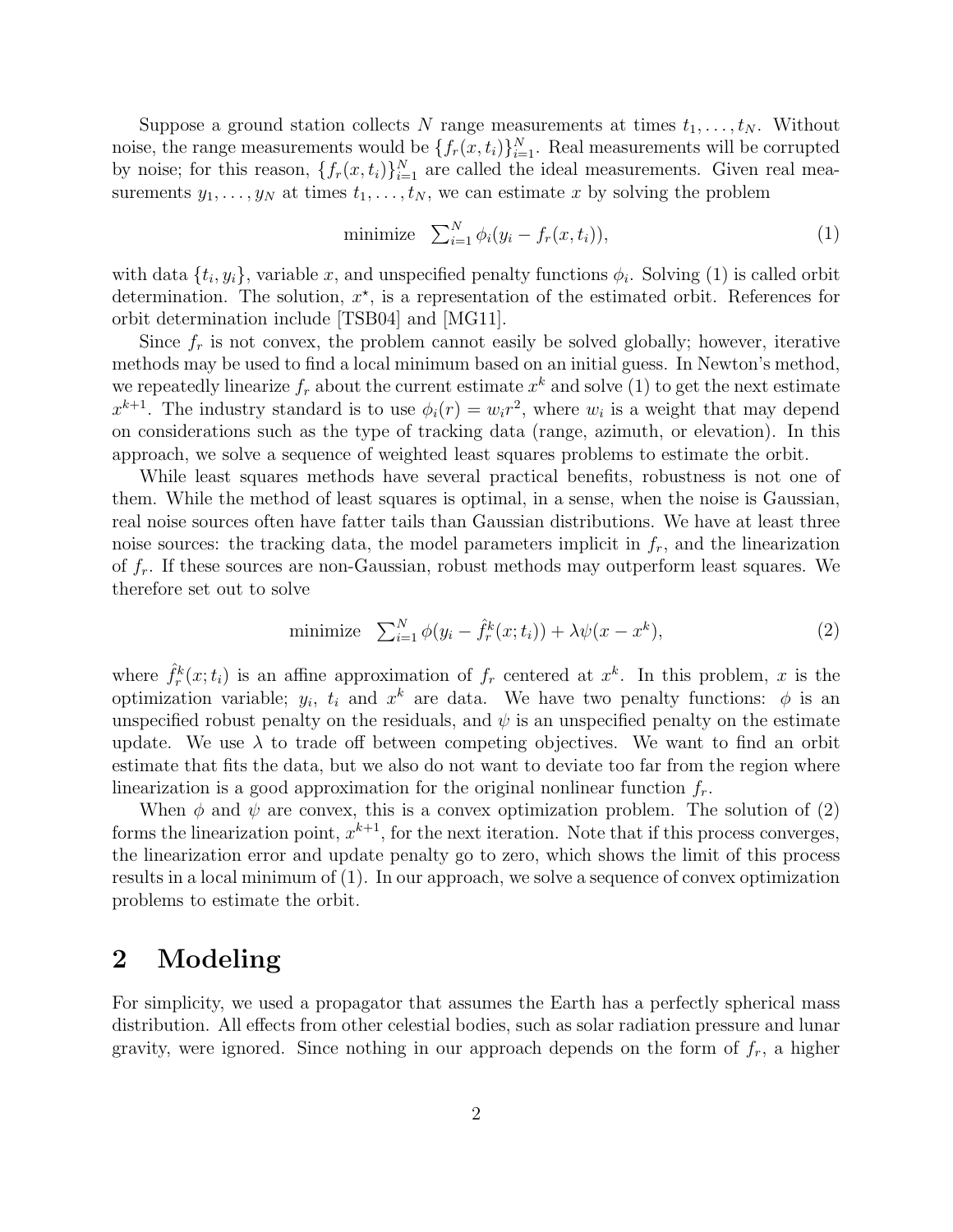| Semimajor axis (km) 20000 20000 20000 |                  |                  |                        | 40000             |
|---------------------------------------|------------------|------------------|------------------------|-------------------|
| Eccentricity                          | 0.4              | 0.4              | 0.01                   | 0.8               |
| Inclination                           | $40^{\circ}$     | $40^{\circ}$     | $40^{\circ}$           | $40^{\circ}$      |
| Right ascension of                    | $\theta^{\circ}$ | $90^\circ$       | $\bigcap$ <sup>o</sup> | $\bigcap$         |
| the ascending node                    |                  |                  |                        |                   |
| Argument of perigee                   | ∩°               | $\Omega^{\circ}$ | ∩°                     | $\bigcap^{\circ}$ |
| Mean anomaly                          |                  | ∩°               | $\bigcap$              | ∩°                |

**Table 1:** Orbits considered, specified in classical elements, with an epoch of  $2014/01/01$  00:00 UTC

| Los Angeles                       |                   | $34^{\circ}03'$ N $118^{\circ}15'$ W |
|-----------------------------------|-------------------|--------------------------------------|
| Washington D.C. $38^{\circ}54'$ N |                   | $77^{\circ}02'$ W                    |
| Athens                            | $37^{\circ}58'$ N | $23^{\circ}43'$ E                    |

Table 2: Ground station locations

fidelity propagator could easily be substituted. Atmospheric effects and light propagation delay were ignored, which greatly simplifies the calculation of  $f_r$ .

We examined orbits consistent with commercial satellite injection orbits, plus one highly eccentric orbit we suspected would be challenging to estimate. The classical orbital elements (see [PC12]) for these orbits are shown in Table 1. We assumed three ground stations, in Los Angeles, Washington D.C., and Athens. Their coordinates are shown in Table 2. These locations do not correspond to real ground stations, but have latitudes corresponding to the inclinations of the orbits considered in this project, and are distributed across the globe, both realistic features of ground stations used in practice.

While we have access to real tracking data from transfer orbits, it is Boeing proprietary and unfortunately is not available for this project. For this reason, tracking data was generated using the nonlinear function  $f_r$ . Specifically, we propagated the orbits in Table 1 in one minute increments and computed the distance to the ground stations to generate ideal range measurements. Range measurements were recorded only when the satellite was at least 10◦ above the horizon from the perspective of the ground station. Since the period of the orbit—the time needed to make one complete revolution—is a natural unit of time in orbital mechanics, we considered measurements spanning up to three revolutions, in increments of half a revolution. Realistic data is mostly low noise, with some outliers. To model this, we used a mixture of Gaussians approach [Ng13]. Gaussian noise with standard deviation 10 meters, 20 meters, and 1 kilometer were added to 50%, 40%, and 10% of the measurements, respectively.

Linearization of  $f_r$  was accomplished using a central difference method. We used a Huber penalty on the data and an  $\ell_2$  penalty on the update. The Huber penalty has well-known robustness properties [BV04, §6], and a Euclidean norm is perfect for penalizing deviations from the linearization point. Thus in the robust problem (2), the penalty functions were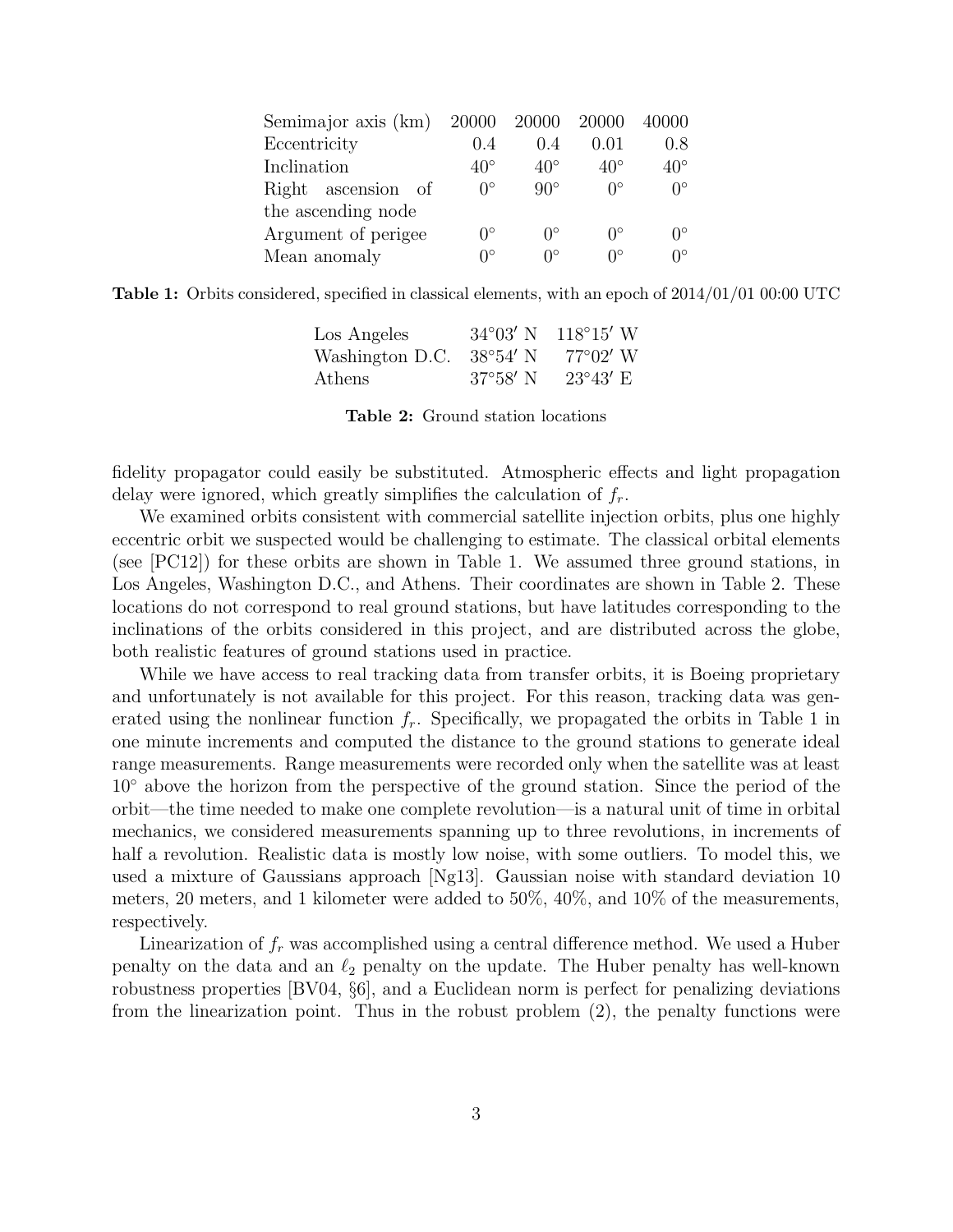chosen as

$$
\phi(u) = \begin{cases} u^2 & |u| \le M \\ M(2|u| - M) & |u| > M, \end{cases}
$$
  

$$
\psi(x) = ||(J^T J)^{1/2} x||_2^2.
$$

In the update penalty,  $\psi$ , we included a weight matrix based on the Jacobian. This penalizes solutions that deviate from the linearization point in directions where the function is changing rapidly. This approach was inspired by the Levenberg-Marquardt algorithm [Lev44], [Mar63], and may be thought of as a trust region penalty [Boy14].

#### 3 Adaptive parameter selection

Adapative methods for selecting the Huber penalty parameter, M, and the trust region weight,  $\lambda$ , were considered. As we near convergence, the residuals mimic the measurement noise. The Huber parameter should be chosen as the threshold beyond which the noise ceases to appear Gaussian. A Q-Q plot is useful for visually assessing whether a distribution is Gaussian [WG68]. We took a different approach, based on a mixture of Gaussians model [Ng13]. We implemented an Expectation-Maximization procedure in which the residuals were clustered into two groups based on an estimate of two Gaussian distributions. The parameters for those distributions were then estimated based on the residual points in each group. This clustering-then-estimating procedure was applied iteratively until convergence. The Huber parameter was chosen to be the standard deviation of the lower-noise distribution.

To select  $\lambda$ , we compared the expected improvement in residuals based on the affine approximation to the actual improvement observed using the nonlinear model. Let

$$
\hat{\delta} = \sum_{i=1}^{m} \phi(y_i - f_r(x^k; t_i)) - \sum_{i=1}^{m} \phi(y_i - \hat{f}_r^k(x^{k+1}; t_i)),
$$
  

$$
\delta = \sum_{i=1}^{m} \phi(y_i - f_r(x^k; t_i)) - \sum_{i=1}^{m} \phi(y_i - f_r(x^{k+1}; t_i)).
$$

Here,  $\hat{\delta}$  is the predicted improvement in the residual penalty, and  $\delta$  is the actual improvement seen. If  $\delta \geq \alpha \delta$ , for a value of  $\alpha$  reasonably close to 1, then the prediction was accurate, implying the affine approximation was valid. In this case, we may try to increase the effective size of the trust region by decreasing  $\lambda$  to  $\lambda/\beta^{\text{succ}}$  for some  $\beta^{\text{succ}} > 1$ . On the other hand, if  $\delta < \alpha \delta$ , that implies the affine approximation was invalid. In this case, we decrease the size of the trust region by increasing  $\lambda$  to  $\lambda/\beta^{\text{fail}}$  for some  $\beta^{\text{fail}} < 1$ . We used  $\alpha = 0.1$ ,  $\beta^{\text{succ}} = 1.1$ , and  $\beta^{\text{fail}} = 0.5$ .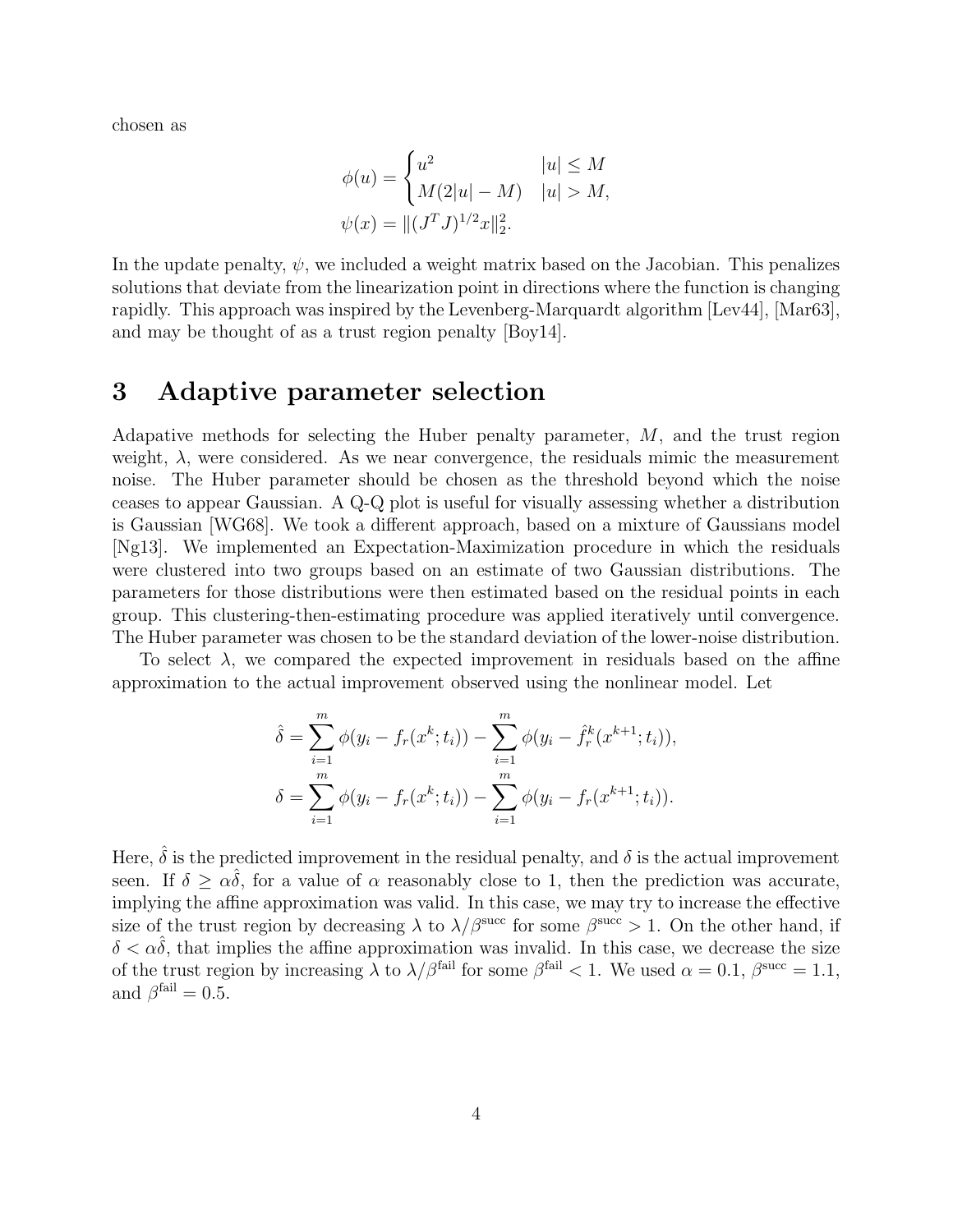

Figure 1: Accuracy of least squares and robust methods.

# 4 Results

We carried out the above program for the orbits shown in Table 1, with ten IID sets of measurements for each orbit, method, and timespan considered. A robust method using a fixed Huber penalty parameter,  $M = 0.015$ , was used, as well as a method in which this parameter was adaptively selected as described in §3. Adaptive trust region weighting was used in both methods. Least squares was also used for comparison. In summary, we examined three methods of orbit determination on four different orbits using six different data sets (differing in the number of orbital revolutions) for ten different measurement realizations.

Figure 1 shows the median of the position errors, defined as the distance between the estimated and actual satellite positions at the time of the orbit epoch. The median is over the measurement realizations. Median was used instead of mean since there was a single outlying result (third orbit, fixed  $M$ ) that skewed the average. The figures suggest that least squares methods have a knee in the curve: it seems data spanning at least one orbital revolution is needed for an accurate estimate. Indeed, it is popularly believed in industry that accurate orbit determinations are impossible when using less than one full revolution of data. On the contrary, robust methods do well even with data spanning only half an orbital revolution, and do not significantly benefit from longer timespans. It would be interesting to investigate even shorter timespans.

In the cases examined, the performance of the adaptive strategy for selecting the Huber penalty parameter, M, was sporadic. It often worked well, but when it failed, results were significantly worse than when using a fixed  $M = 0.015$ . This is clearly seen in the figures.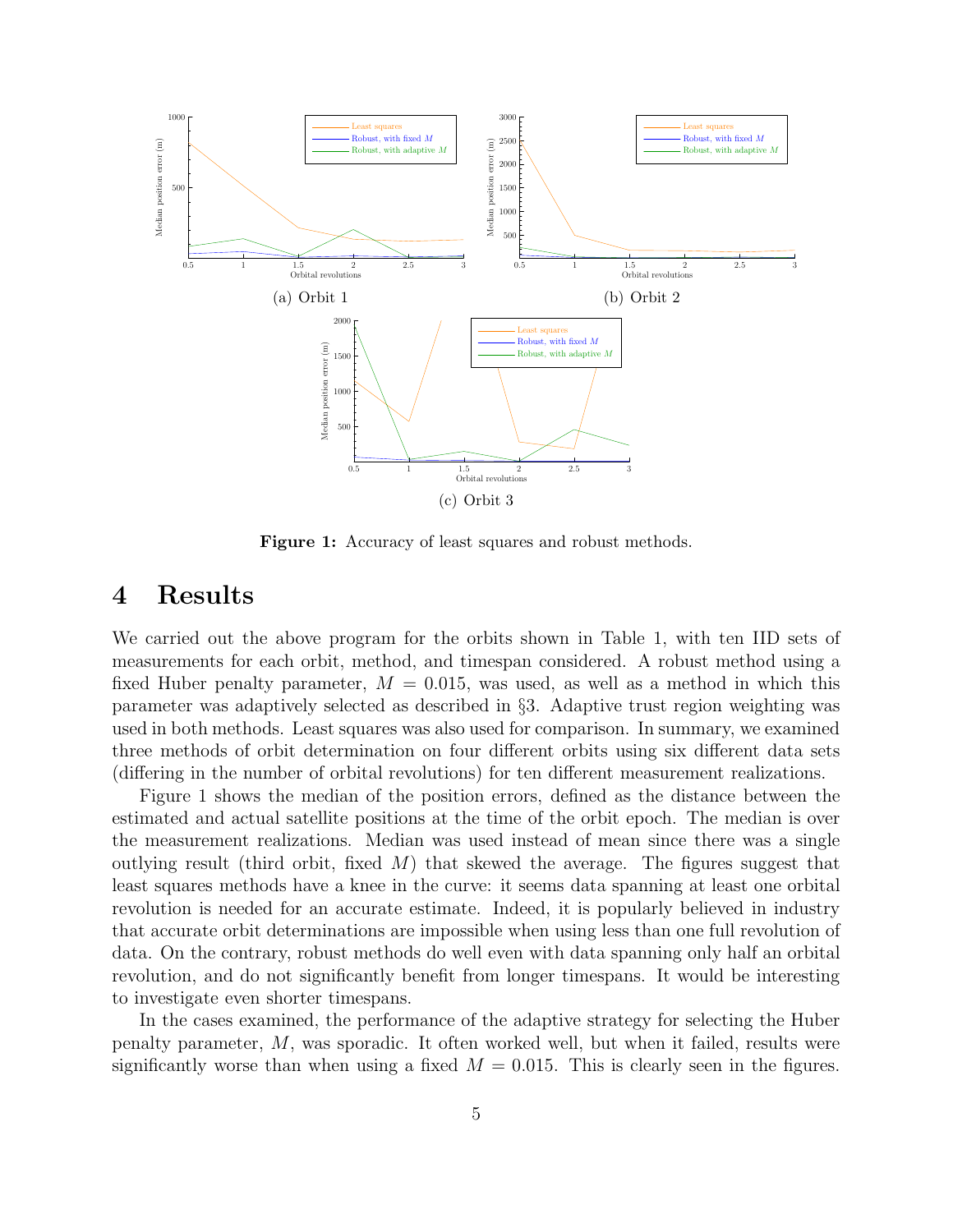

Figure 2: Convergence rates of least squares and a robust method.

We are optimistic our approach may be modified to provide more consistent results.

Figure 1(c) shows a few instances where least squares converged to a local optimum far from the real orbit. Robust methods still performed well in this case—except in a single instance not reflected in the median—perhaps due to the trust region penalty.

The results for the fourth orbit are not shown. This orbit was selected as an extreme case that would be difficult to estimate. In every case examined, least squares failed to converge, while the robust methods converged to points thousands of kilometers from the true orbit. This shows that our method is not immune to the effects of non-global local minima.

Figure 2 shows the convergence rates of least squares and the robust method using a fixed value  $M = 0.015$ , for a representative case. In this case, the methods converged to estimates with similar residual penalties, but the robust method converged more quickly. We suspect this is due to the trust region penalty. Without this, the solutions of the initial iterations of the least squares method are free to wander far from the linearization point. The resulting estimates have small residuals, but only relative to the linearized objective, which is a poor approximation of the true objective far from the linearization point. Consequently, the solutions found by least squares in the early iterations are untrustworthy. The algorithm jumps from untrustworthy estimate to untrustworthy estimate until, by luck, an estimate is found close enough to the true solution that the linearization is valid. At that point, the algorithm begins to make progress. In contrast, the trust region penalty ensures the linear approximation is valid at the solution of each robust iteration, and convergence is fast.

## 5 Future work

Our next step will be to incorporate a high-fidelity propagator. We will then be able to apply our method to real data. In practice, an initial orbit determination is used to identify outlying measurements, which are then removed before performing a final orbit determination. Considering our results, robust methods eliminate the need for this step; however, to give least squares fair consideration, we will implement automatic data culling. If real data is Gaussian-plus-outliers, least squares methods with data culling will likely outperform our robust methods, since least squares is optimal for Gaussian measurements. Thus, the real test of our approach is yet to come.